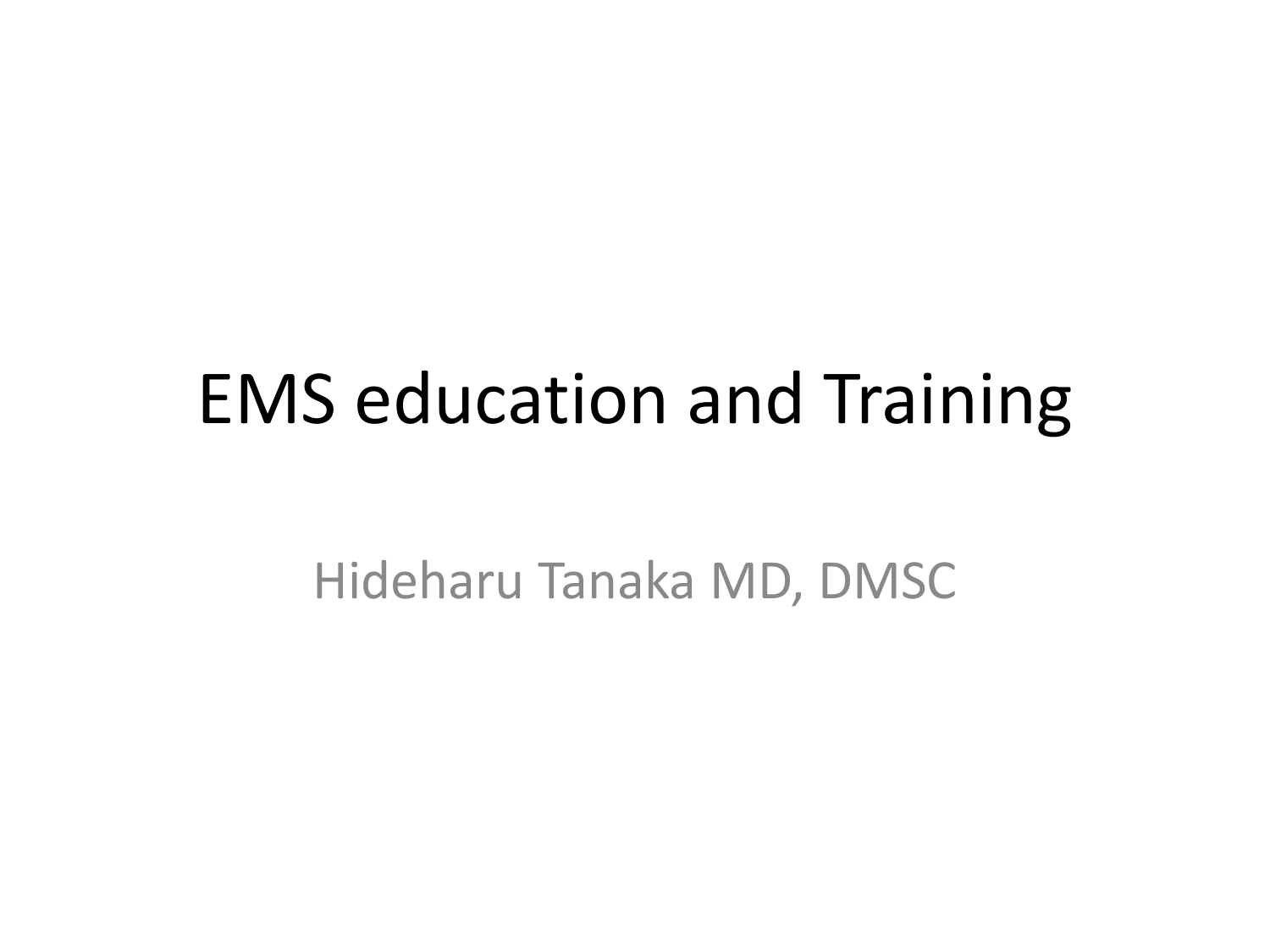#### *SHOCK AND ONE-MONTH SURVIVAL RATE AMONG OUT-OF-HOSPITAL OHCA GIVEN BY PARAMEDICS*

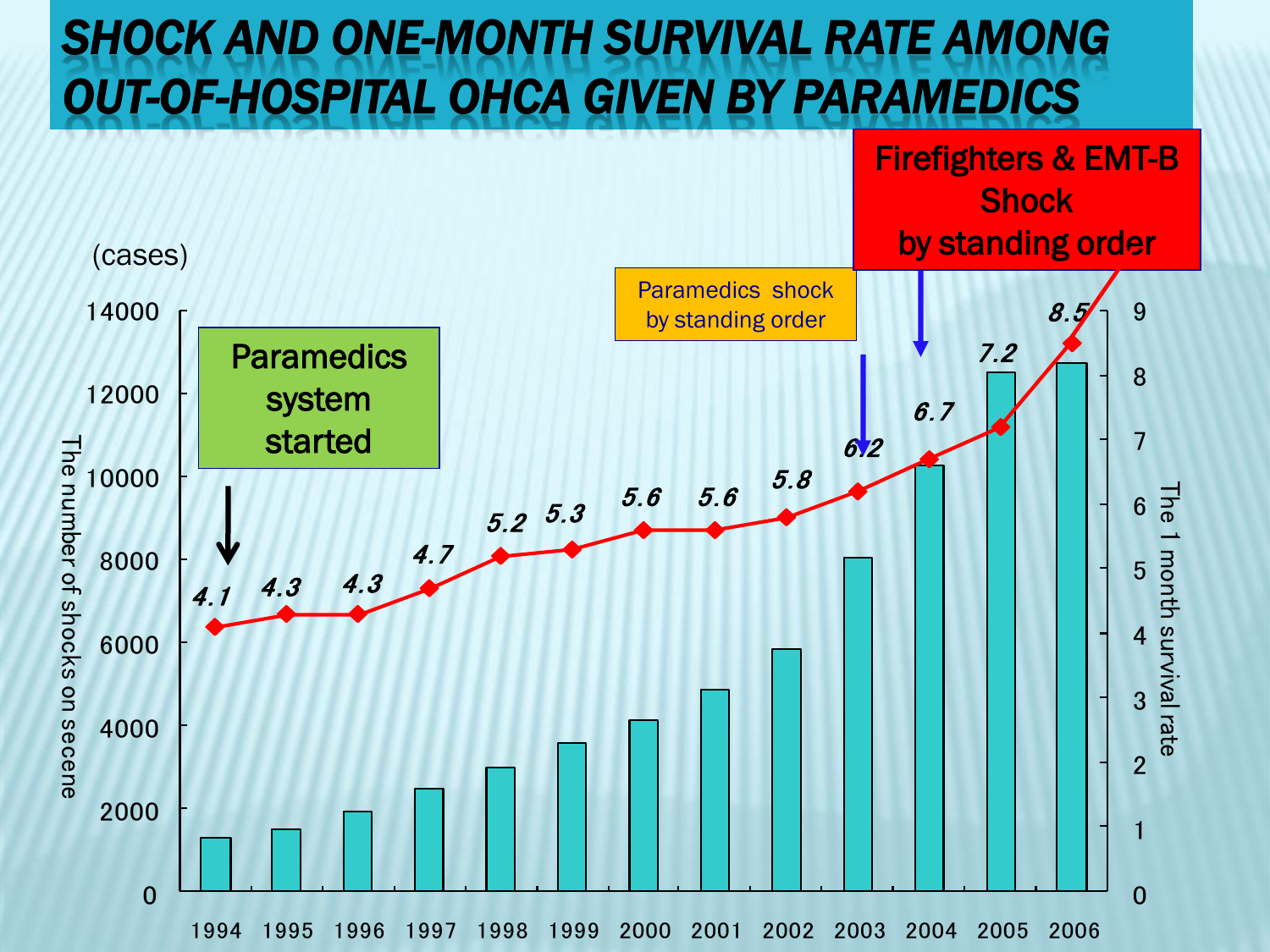# **Research results must be feed back to education both clinical** protocol and basic training

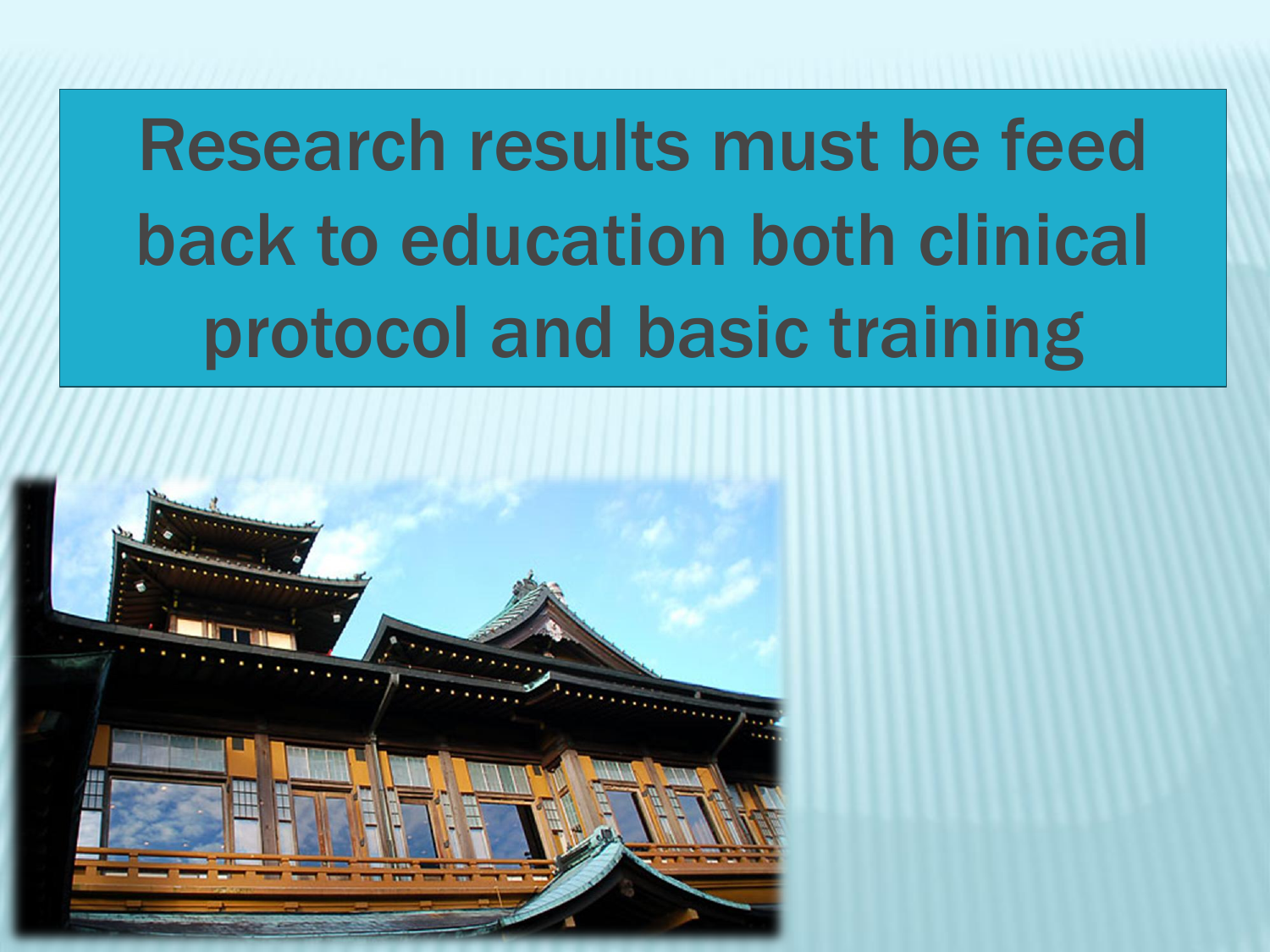Compare of Education contents and Quality

EMS Physician Dispatcher training EMT-B training EMT-Paramedic training First responder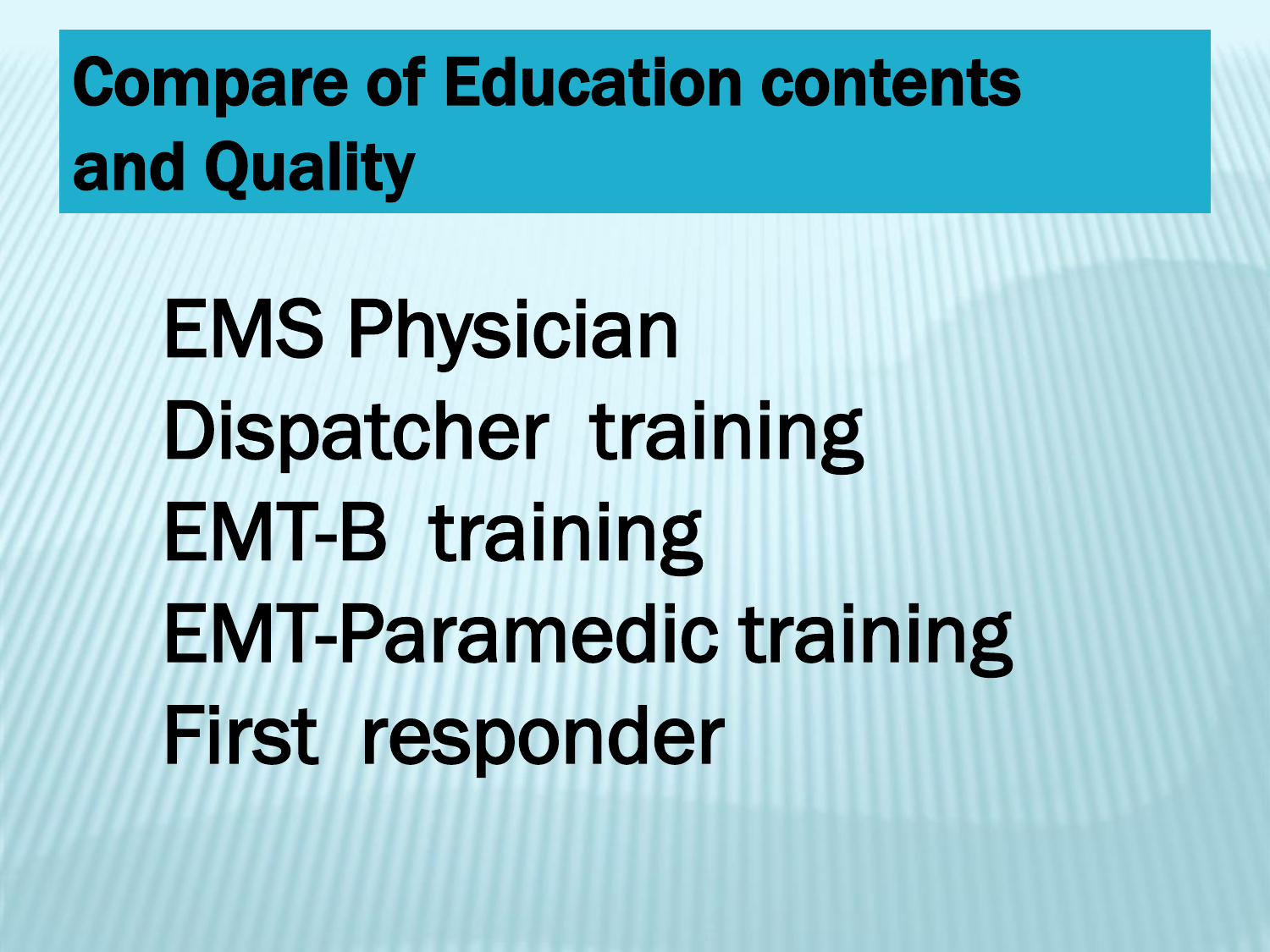## PAROS NEW STUDY PROPOSAL

- EMS character(population, cause of death,
- EMS agency (size, type, FD/Gov/Health ministry)
- EMS personal (Physician, Nurse, Paramedic , EMT-B, paramedic, firefighter)
- EMD system(size, number of dispatcher, training)
- EMS Training

Time ,contents, Quality issue ,CME, license (how long, credit),

First responder (BLS agency, foundation, etc)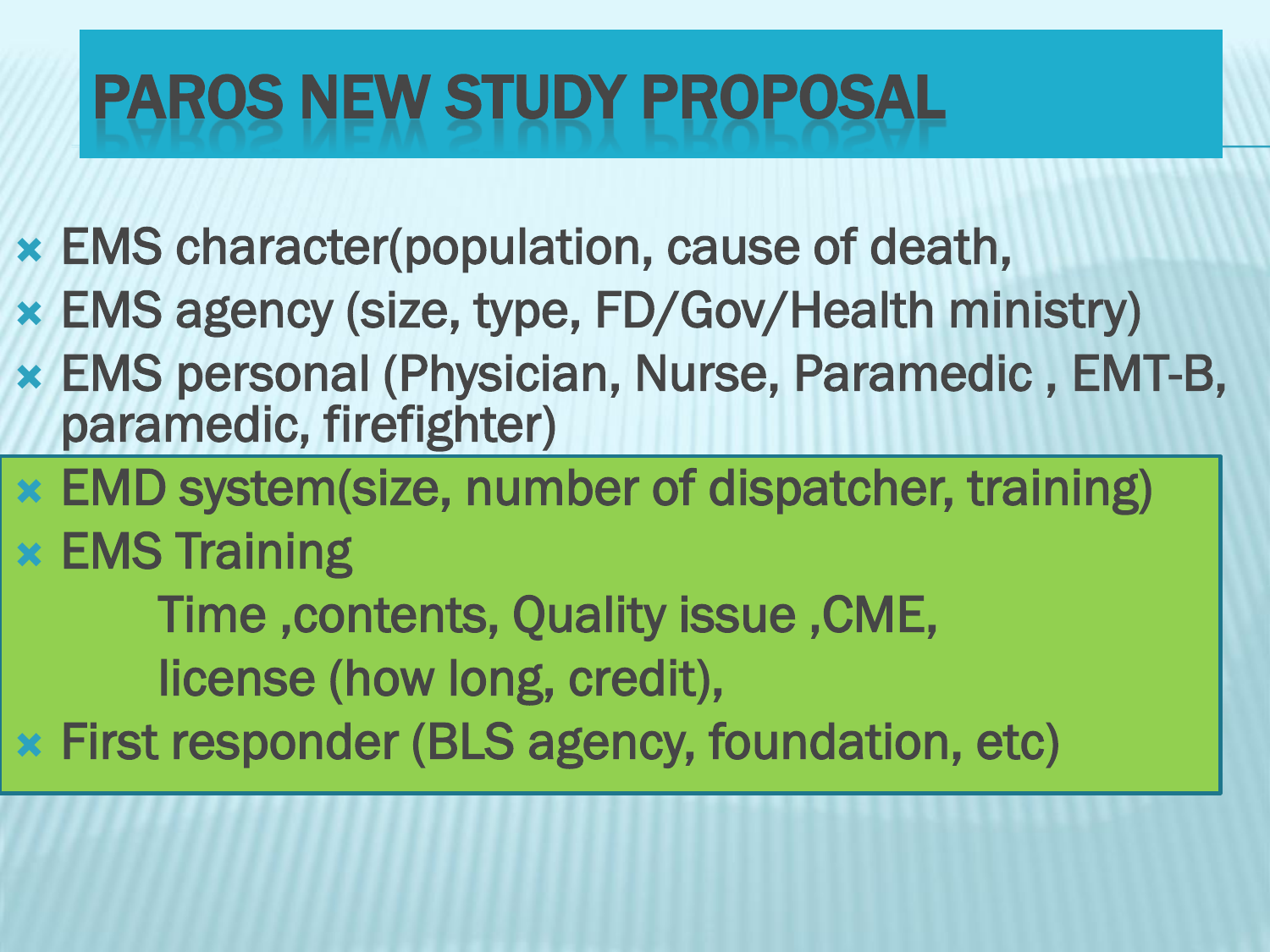#### EMS PHYSICIAN TRAINING

|                                                              | <b>Japan</b><br><b>Tokyo</b>                                  | <b>Korea</b><br>Soul |
|--------------------------------------------------------------|---------------------------------------------------------------|----------------------|
| <b>EMS physician training</b>                                | Yes                                                           | Yes                  |
| No of EMS physician                                          | 300                                                           | 100                  |
| MD training Type of MC<br>operation (FD based, city<br>base) | first training<br>(3d/first time,)<br>CME (3d/every 3 year, ) |                      |
| Definition of EMS physician                                  | Yes                                                           | Yes                  |
| Duration of training                                         | 4day                                                          | <b>3day</b>          |
| Full time EMS physician                                      | <b>None</b>                                                   | Yes                  |
| Part time EMS physician                                      | Yes                                                           | Yes                  |
| <b>License or Certificate</b>                                | Yes                                                           | Yes                  |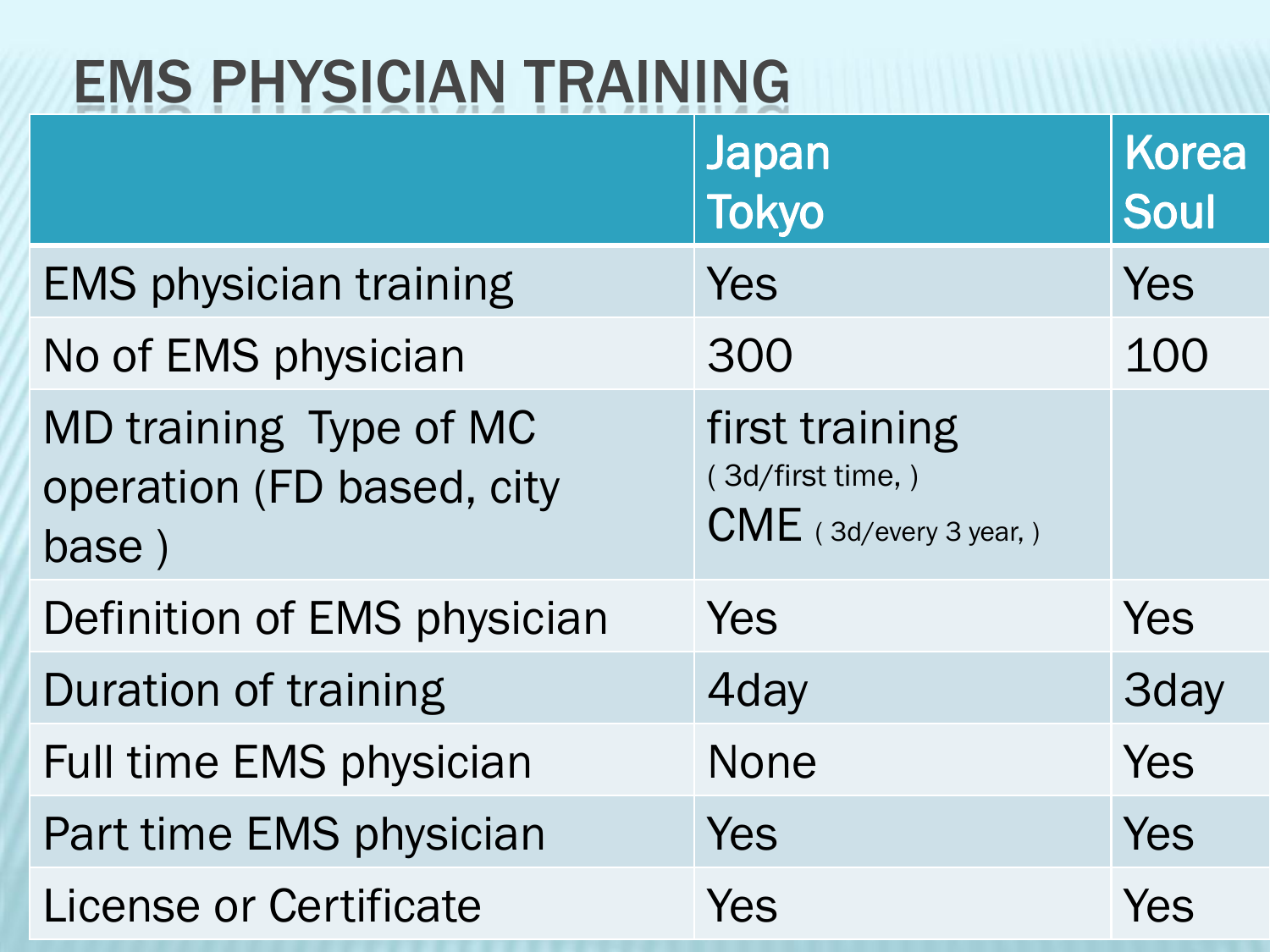# EMS AGENCY

|                                     | <b>Japan</b><br><b>Tokyo</b> | <b>Korea</b><br>Soul |
|-------------------------------------|------------------------------|----------------------|
| <b>EMS agency</b>                   |                              | 243                  |
| No of fire fighter/EMT-B/EMT-P      | 18000/<br>300/<br>1600       |                      |
| No of station                       | 231                          | 50                   |
| <b>Emergency Hospital</b>           | 330                          | 50                   |
| <b>EMS SCHOOL/ACADEMY</b>           | 23/2                         |                      |
| Private Paramedic school/university | 22/8                         |                      |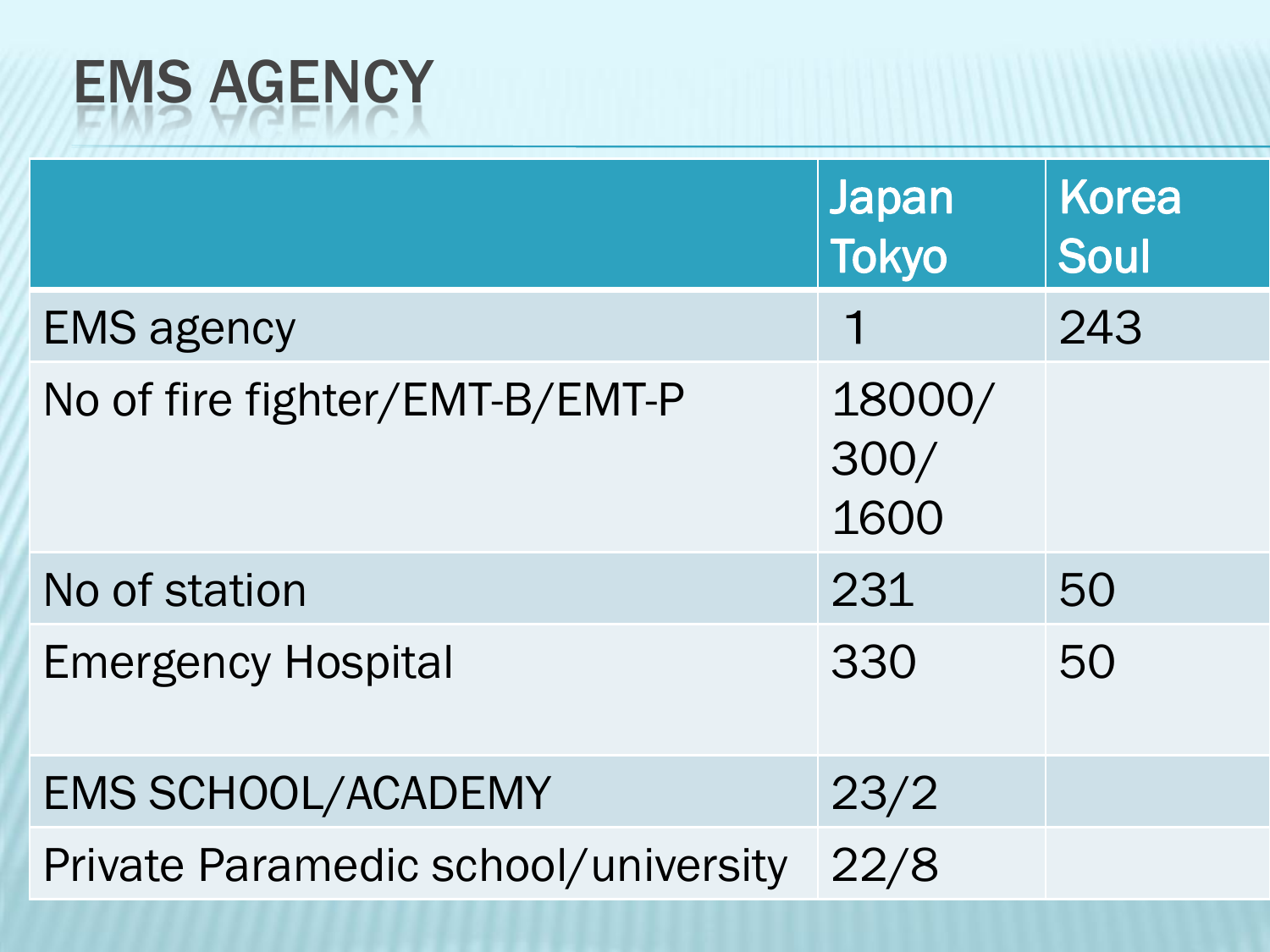## EDUCATION CONTENTS OF PARAMEDIC

| <b>Paramedic education</b> | Japan (hours) | <b>Korea</b> |
|----------------------------|---------------|--------------|
| <b>Didactic</b>            | 650           | 243          |
| <b>Skill training</b>      | 70            | $\bigcup$    |
| Ambulance training (OJT)   | $\Omega$      | 50           |
| Hospital training(OJT)     | 80            | 50           |
| <b>RESCUE training</b>     | 45            |              |
| Communication              | 9             |              |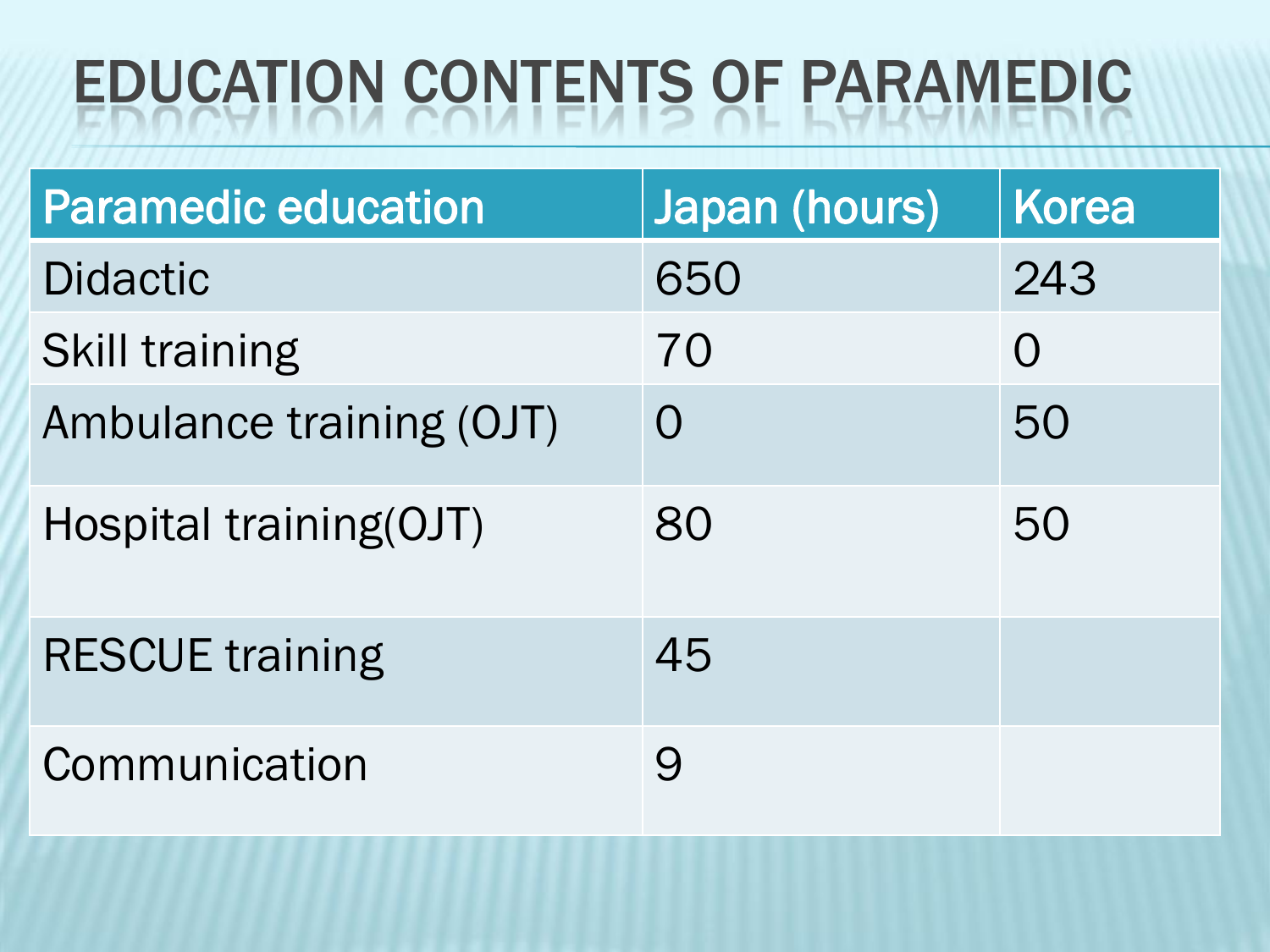## BLS AGENCY

| No of BLS agency                          | 900                                             |
|-------------------------------------------|-------------------------------------------------|
| Type of BLS agency                        | Agency name<br>(JRC, FD, NPO, AHA)              |
| No of BLS training                        | (ex. JRC 200,000time,<br>FD 20,000,000time etc) |
| Type of training(BLS,<br>BLS+AED, Others) | BLS, BLS+AED, First aid                         |
| No of AED(PAD)                            | 300000(180000)                                  |
| <b>School CPR training</b><br>How old?    | $Yes$ 7-12 $vr$                                 |
| License or Certificate                    | National (No)                                   |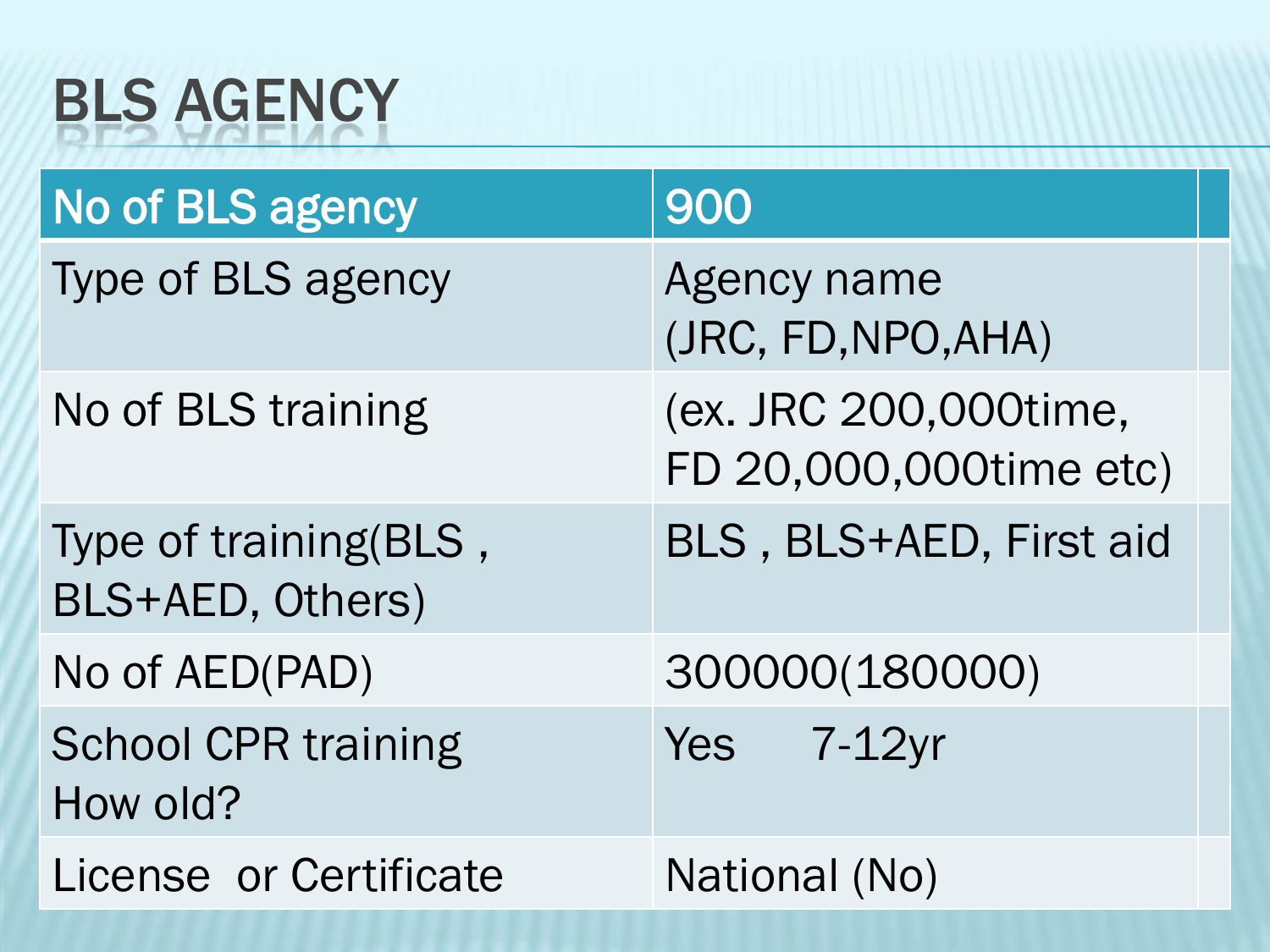#### EMD AGENCY

| No of EMD agency                                           | 808                      |  |
|------------------------------------------------------------|--------------------------|--|
| EMD training (hr/year,)                                    | Yes                      |  |
| Type of dispatcher                                         | (FD operated, city base) |  |
| Duration of training                                       | <b>3day</b>              |  |
| No of dispatcher                                           | 2400                     |  |
| <b>Quality control issue</b><br><b>EMD Medical control</b> | Yes<br>Yes               |  |
| License or Certificate                                     | National (No)            |  |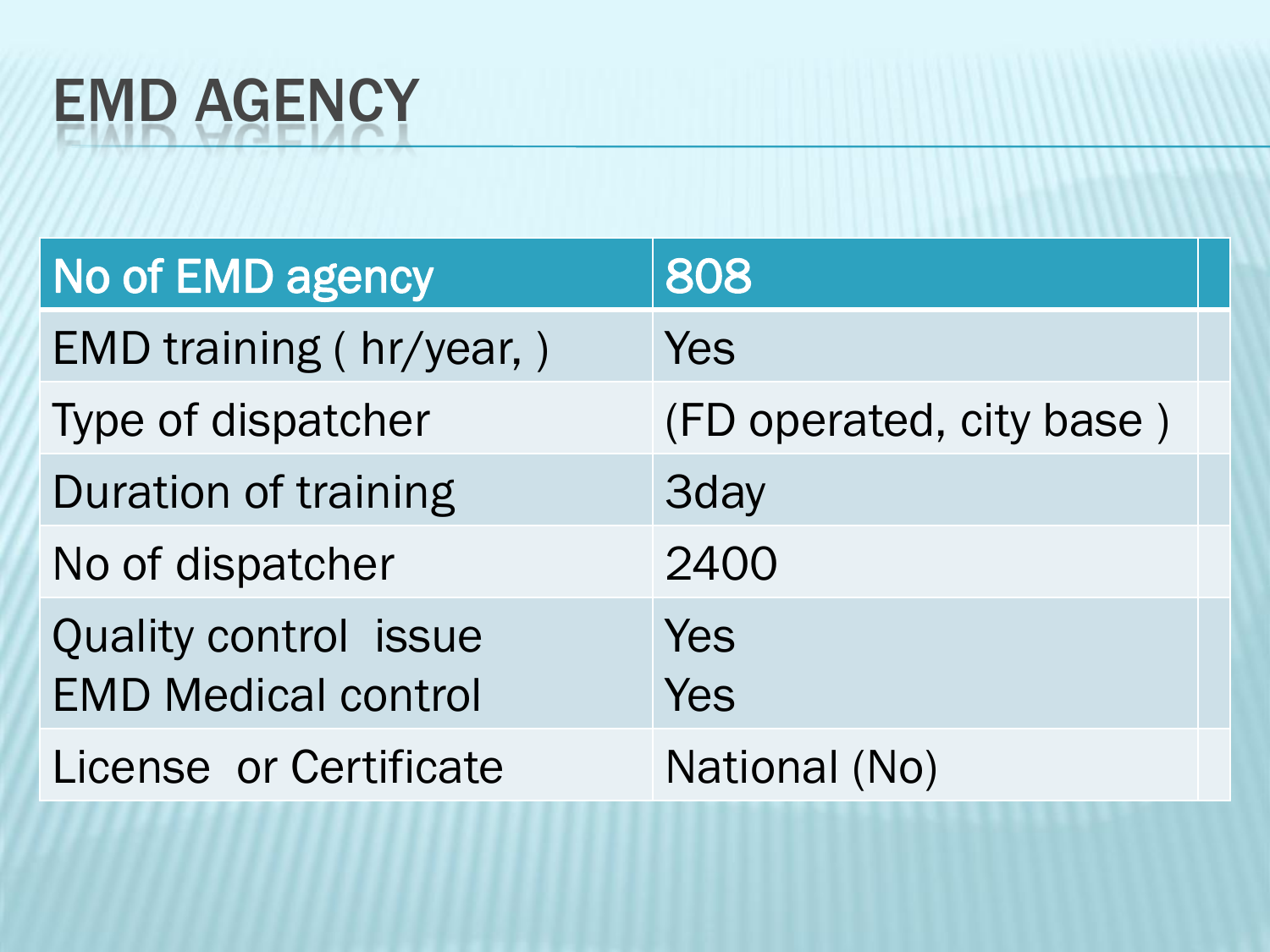## **CONCLUSION**

- EMS education and training must be compare as a based on PAROS data
- Research results must be feed back to education
- Education and EMS training are key element for improve outcome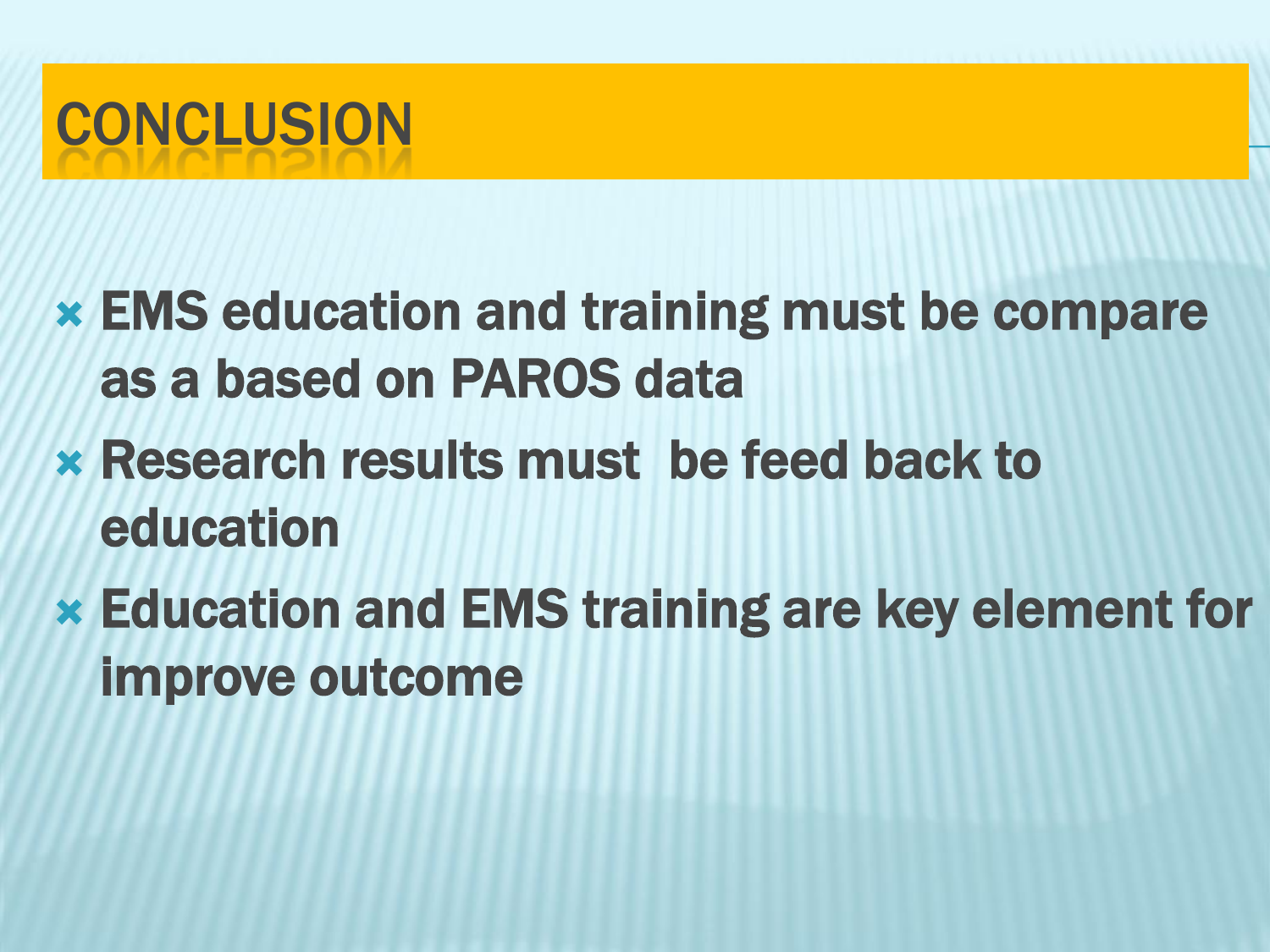## EDUCATION GIVEN

Bystander-initiated first aid is crucial to save a great number of accident victims.

Special classes have been given in junior and senior high schools for students to learn about the value of life and the importance of a cooperation spirit. Also, extensive bystander education projects have been pushed forward.